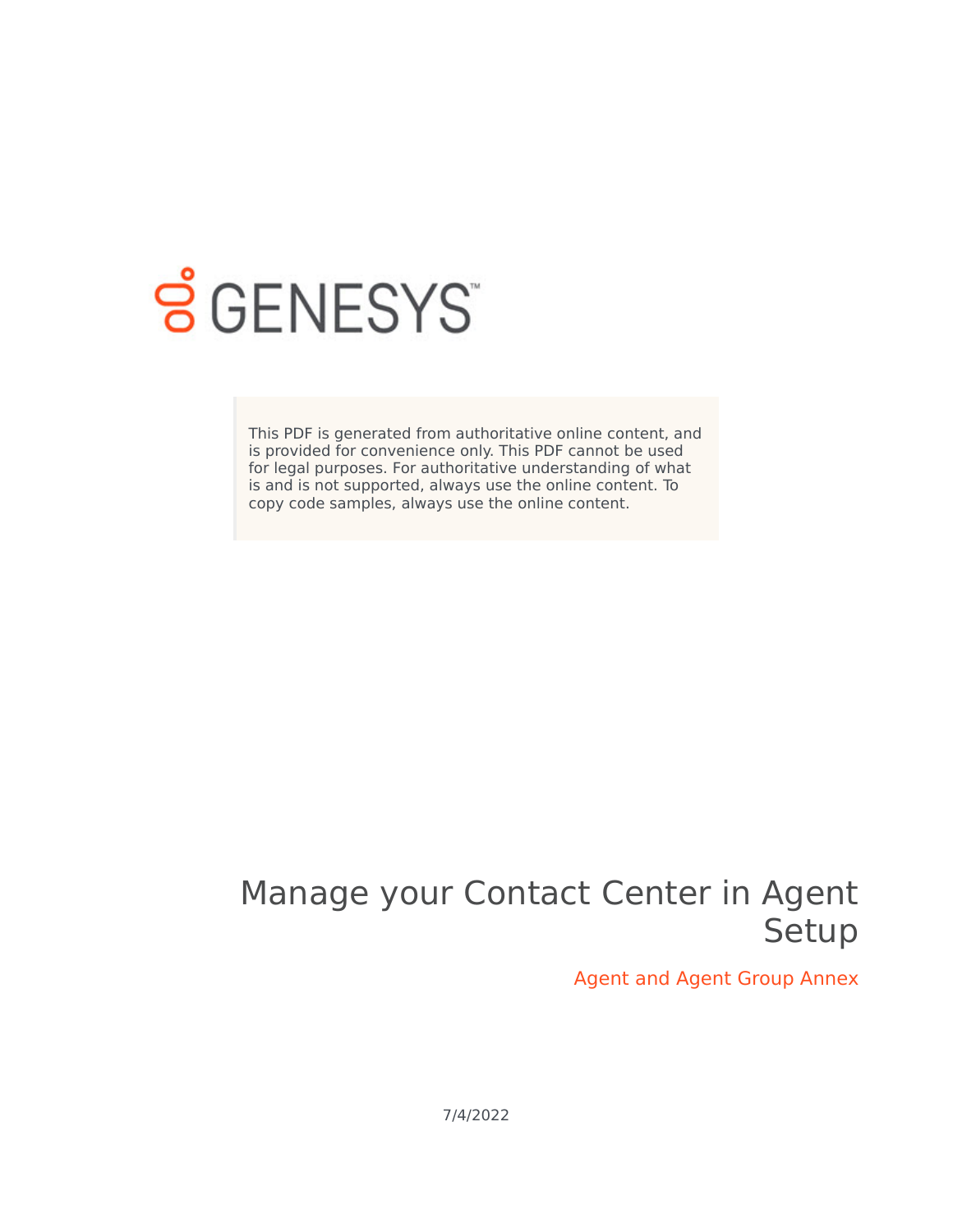## Contents

- 1 [Configuring the Agent Annex](#page-2-0)
- 2 [Configuring the Agent Group Annex](#page-3-0)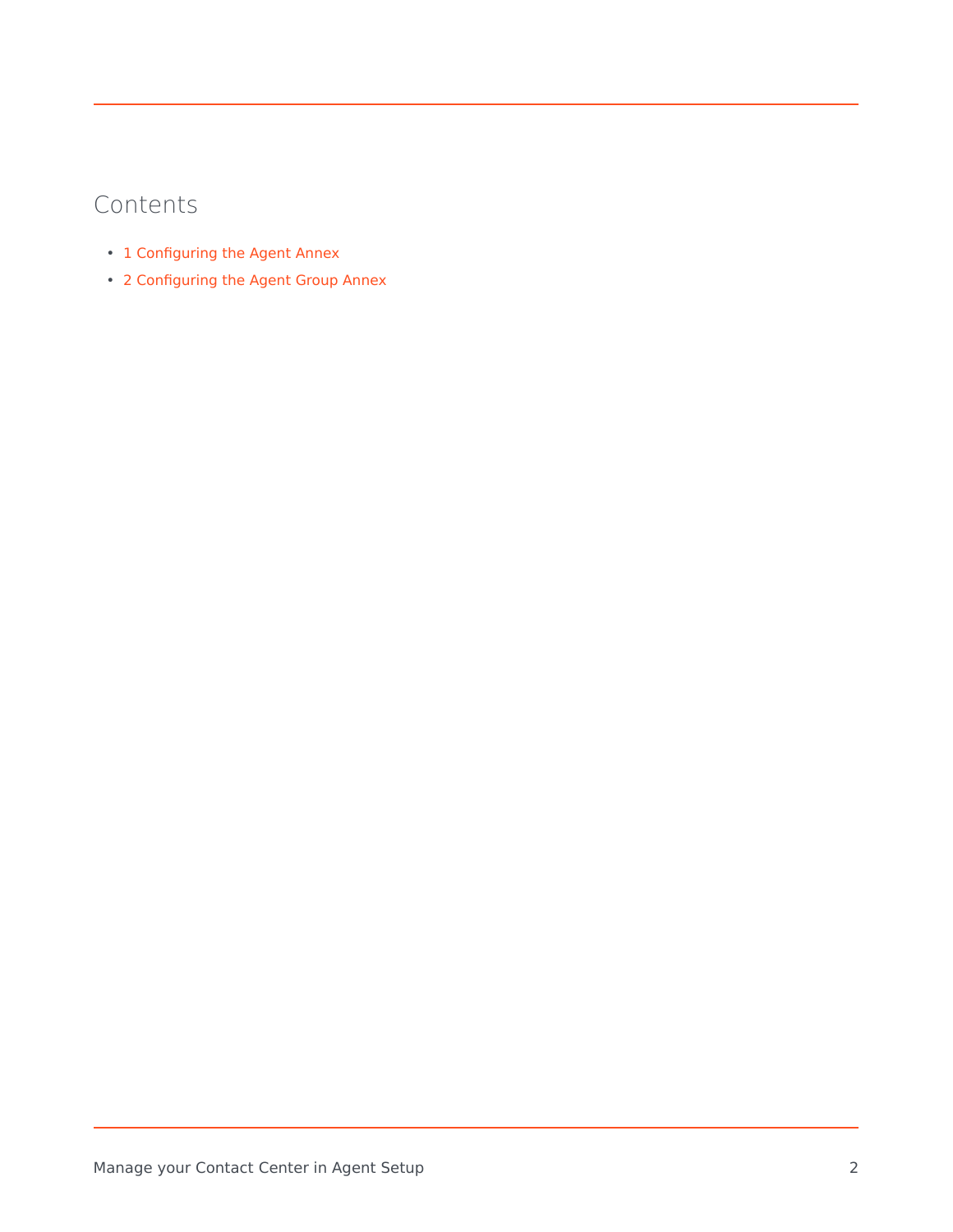

• Administrator

Use the Annex to configure advanced features for single agents or groups of agents rather than for your entire contact center.

#### **Related documentation:**

• •

#### Important

Some features described here may not apply to your organization's setup. If you need features that aren't available to you, contact your administrator or Genesys representative.

You might want to set up a single agent or a group of agents for a specific purpose. For example, you might want to create a test agent that you can use to troubleshoot issues or experiment with different settings prior to making changes to all the agents in your contact center.

The Users tab enables you to create and customize agents.

The Agent Groups tab enables you to create agent groups and customize settings for the agents that you have assigned to a group.

Genesys Multicloud CX includes advanced features and functionality that can be enabled for agents or agents groups. Advanced features are configured in the Annex of either an agent or an agent group. This article provides examples of configuring a troubleshooting option for Gplus Adapter for Salesforce.

To configure advanced options you must know the **Section** where the option is configured, the **Name** (or **Key**) of the option, and the **Value** of the option. This information is obtained from product specific documentation or directly from Genesys.

### <span id="page-2-0"></span>Configuring the Agent Annex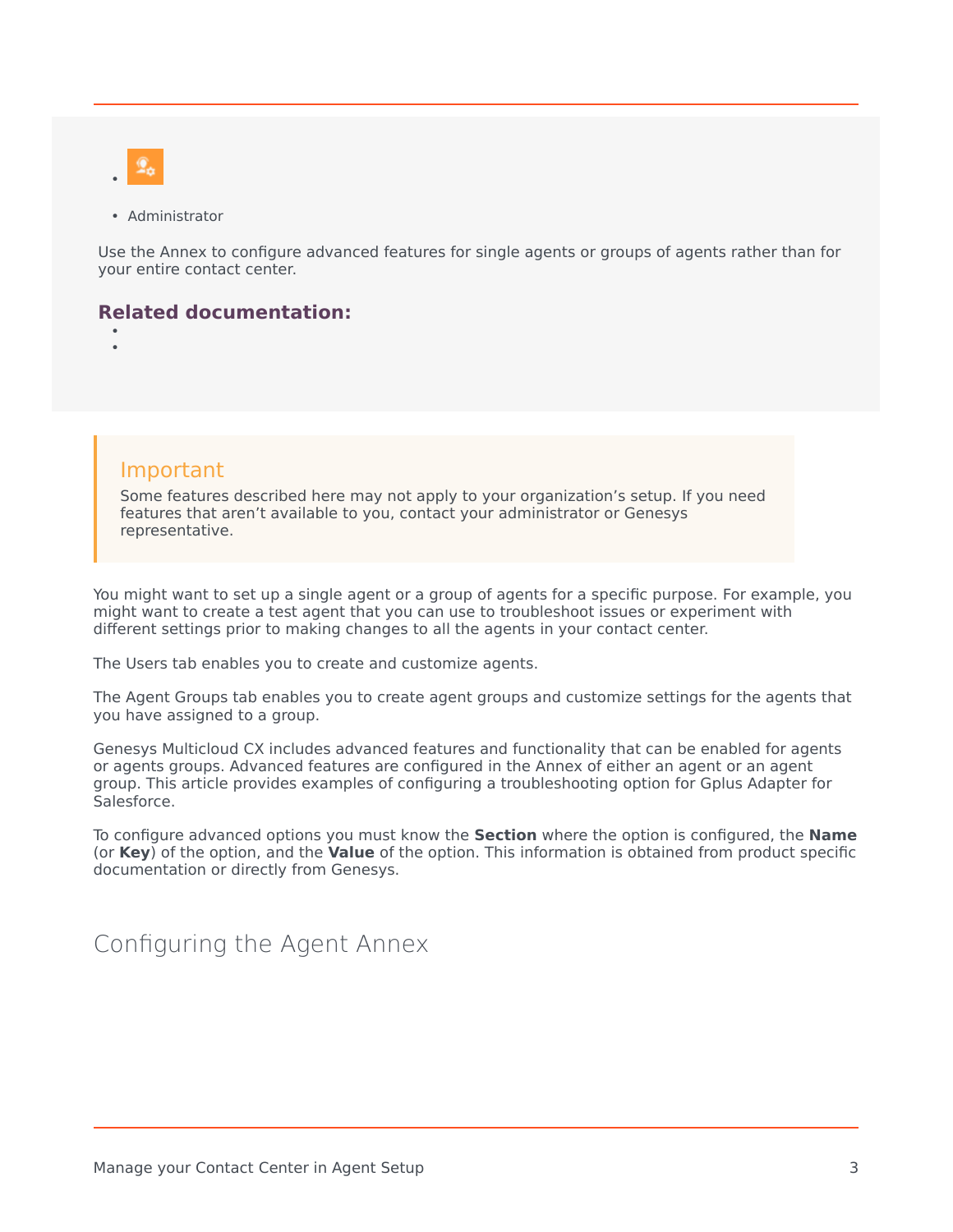| o<br><b>Contact Center Settings</b><br><b>Agent Setup</b><br><b>Edit User</b>                                                                                                                                                                                                                                                                                     | <b>Agent Groups</b><br>Transactions<br><b>Users</b><br>Data Tools<br>Audit                                                                                                                                              | JR.<br>Jonathan Reynolds v ?<br>No Template<br>v |
|-------------------------------------------------------------------------------------------------------------------------------------------------------------------------------------------------------------------------------------------------------------------------------------------------------------------------------------------------------------------|-------------------------------------------------------------------------------------------------------------------------------------------------------------------------------------------------------------------------|--------------------------------------------------|
| Amber S Jennings<br><b>User</b><br>$\hat{\phantom{a}}$<br>General Info<br><b>Skills</b><br>Caller IDs<br><b>Agent Groups</b><br><b>Access Group</b><br>Annex<br>Favorites<br>Switches<br><b>External URLs</b><br><b>Desktop Options</b><br>$\checkmark$<br><b>Digital Management</b><br>$\checkmark$<br><b>Gplus Salesforce</b><br>v<br>Recording<br>$\checkmark$ | Annex<br>Q Search Items<br>Add Section<br>$\widehat{\mathbb{H}}$<br>$\triangleright$ $\Box$ htcc<br>v ainteraction-workspace<br>privilege.contact.can-delete-contact : true<br>privilege.voice.can-forward<br>true<br>J | $\sim$<br>童                                      |
| Cancel                                                                                                                                                                                                                                                                                                                                                            | <b>Delete User</b>                                                                                                                                                                                                      | Save and close<br>Save                           |

To configure notifications in the Agent Annex, in Agent Setup select an agent from the **Users** tab.

In this example, the **privilege.voice.can-forward** option is enabled so that an agent can forward their phone to a different number. Here are the steps to add a new option to an agent:

- 1. Open the **Users** tab.
- 2. Click an agent (for debugging purposes, choose a test agent).
- 3. Click **User** to open the **User** menu.
- 4. Open the **Annex** view.
- 5. If the **interaction-workspace** section does not exist, click **Add Section** and create it; otherwise, click the **interaction-workspace** section.
- 6. In the **interaction-workspace** section, click **+** to create the **privilege.voice.can-forward** key.
- 7. Assign **true** as the value.
- 8. Save the changes.

## <span id="page-3-0"></span>Configuring the Agent Group Annex